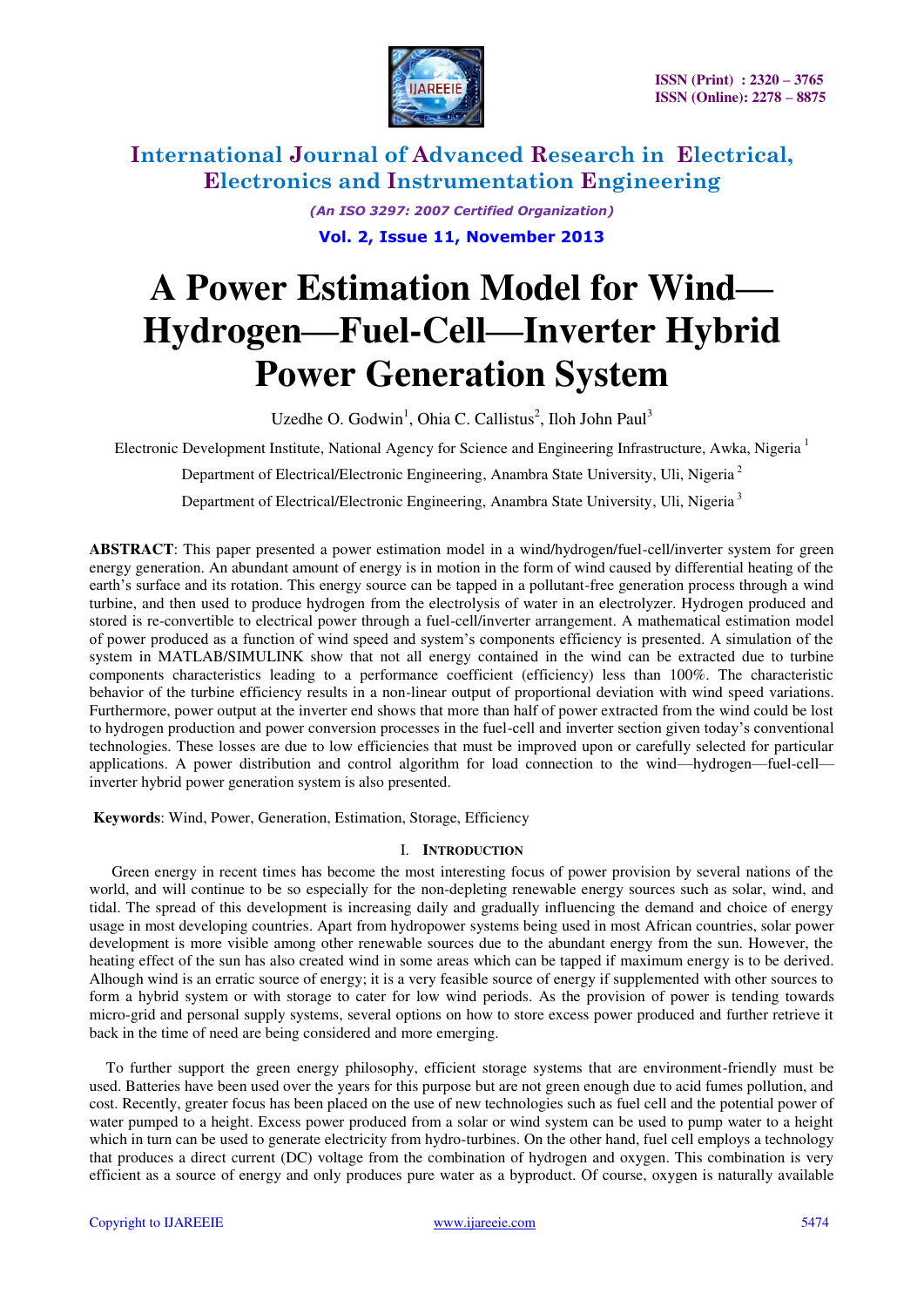

*(An ISO 3297: 2007 Certified Organization)* 

### **Vol. 2, Issue 11, November 2013**

but hydrogen can be produced through a process known as electrolysis. Hence, excess power generated from solar or wind sources can be used to produce hydrogen which can be stored for power generation at down times.

To derive the required alternating current (AC) power from the fuel cell however, a power converting unit most be used. This converter is generally referred to as an inverter. An inverter is an electronic device that converts DC power to AC power and comes in different power ratings. The rating of an inverter selected for use basically depends on the amount of load it is to carry. In this paper we present an estimation model for maximum output power derivation from a wind—hydrogen—fuel-cell—inverter system given the system's efficiency and wind speed.

#### II. **RELATED WORKS**

Wind is energy in motion caused basically by differential heating of the earth's surface and partially by earth's rotation [1]. This moving energy is very unstable in a fixed location with respect to time and exists variably within a day, season, year, etc. This notwithstanding, various wind power extraction technologies have been developed to meet with the wind's erratic behavior leading to wind prediction for economic improvement [2][3]. This is done specifically in two ways which are hybrid system development and/or the use of storage technology to support down times.

Wen-Jei and Orhan [4] presented a wind-energy—hydrogen storage hybrid power generation system and analyzed how useful energy can be derived from the theoretically available wind energy. Their work evaluates wind mill models in terms of components efficiency to determine losses and useful energy from a wind mill. They further discussed the process of hydrogen production through electrolysis and explained the effect of temperature and pressure on the efficiency of electrolyzers. In conclusion they proposed the storage of hydrogen in its compressed gaseous form to reduce loss of energy in the wind—hydrogen system. Xiangjun Li et al [5] presented several models for power quality control in a wind—fuel-cell—battery—hydrogen electrolyzer hybrid system for micro-grid power generation. In their work they considered the production of hydrogen mainly from a wind power source, stored in hydrogen tanks and to be reconverted to electricity in a proton exchange membrane fuel cell. They then proposed that energy storage technology would resolve random variations in renewable power sources. Results from simulations carried out shows that the use of proportional integral (PI) and fuzzy controllers can well compensate the power fluctuations in micro-grid power systems. They also show that power quality improvement can be achieved with the use of load-controllable electrolyzer system. Pyle et al [6] described how hydrogen can be produced from a solar source and stored for home power usage. The work demonstrated how hydrogen will serve as a resource that complements solar energy for home needs and as a utility grid backup. Colt and Gilbert [7] presented an economic analysis of an integrated wind-hydrogen energy system for small Alaska community where they proposed that an integrated wind-hydrogen supply of electricity, heat, and transportation fuel could serve the power need of isolated communities at lower cost compared to a collection of separate systems. Sarkar et al [8] presented an improved wind turbine blade efficiency and power calculation by identifying critical components, their failure mode, and determination of the root cause of failure in order to design a wind power generation system.

#### III. **WIND-HYGROGEN-FUEL CELL- INVERTER HYBRID MODEL**

Here, we present a wind—hydrogen—fuel-cell—inverter model as shown in Figure 1 to enable us investigate the flow of power to a connected load. A wind energy generation system may be composed of one or more wind turbines coupled together to produce the require amount of power. The power produced is used in this model to either power any connected load, produce hydrogen, or do both at the same time. Hydrogen produced is stored and converted to electrical energy for running the load through a fuel-cell—inverter system. Several factors determine the amount of power available to the load and how long the system can run without winds. These factors which include wind speed, air density, size of turbine blades, turbine transmission and generator efficiency, rate of hydrogen production, electrolyzer efficiency, hydrogen storage capacity, fuel cell size and fuel cell efficiency, inverter rating and its efficiency, and the system's autonomy.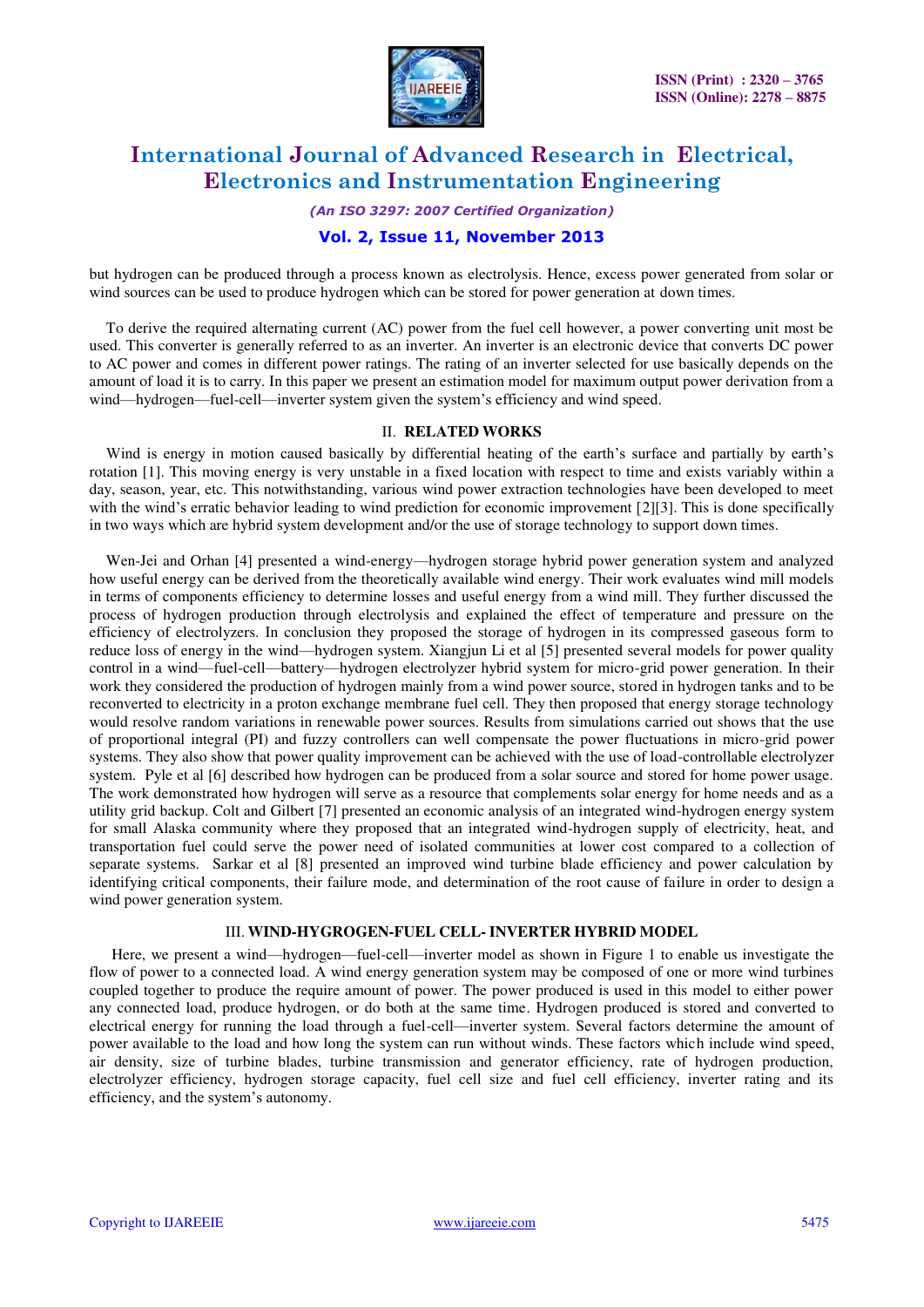

*(An ISO 3297: 2007 Certified Organization)* 

## **Vol. 2, Issue 11, November 2013**



Figure 1: Wind—Hydrogen Power Flow Block Diagram

#### *A. Mathematical Model for Power Estimation Analysis*

With the forgoing, we estimate the total derivable power from a wind power generation system using the wind—hydrogen—fuel-cell—inverter model as a function of wind power given system's component efficiencies. Hence, we analyze the model as follows using the representation shown in Figure 2.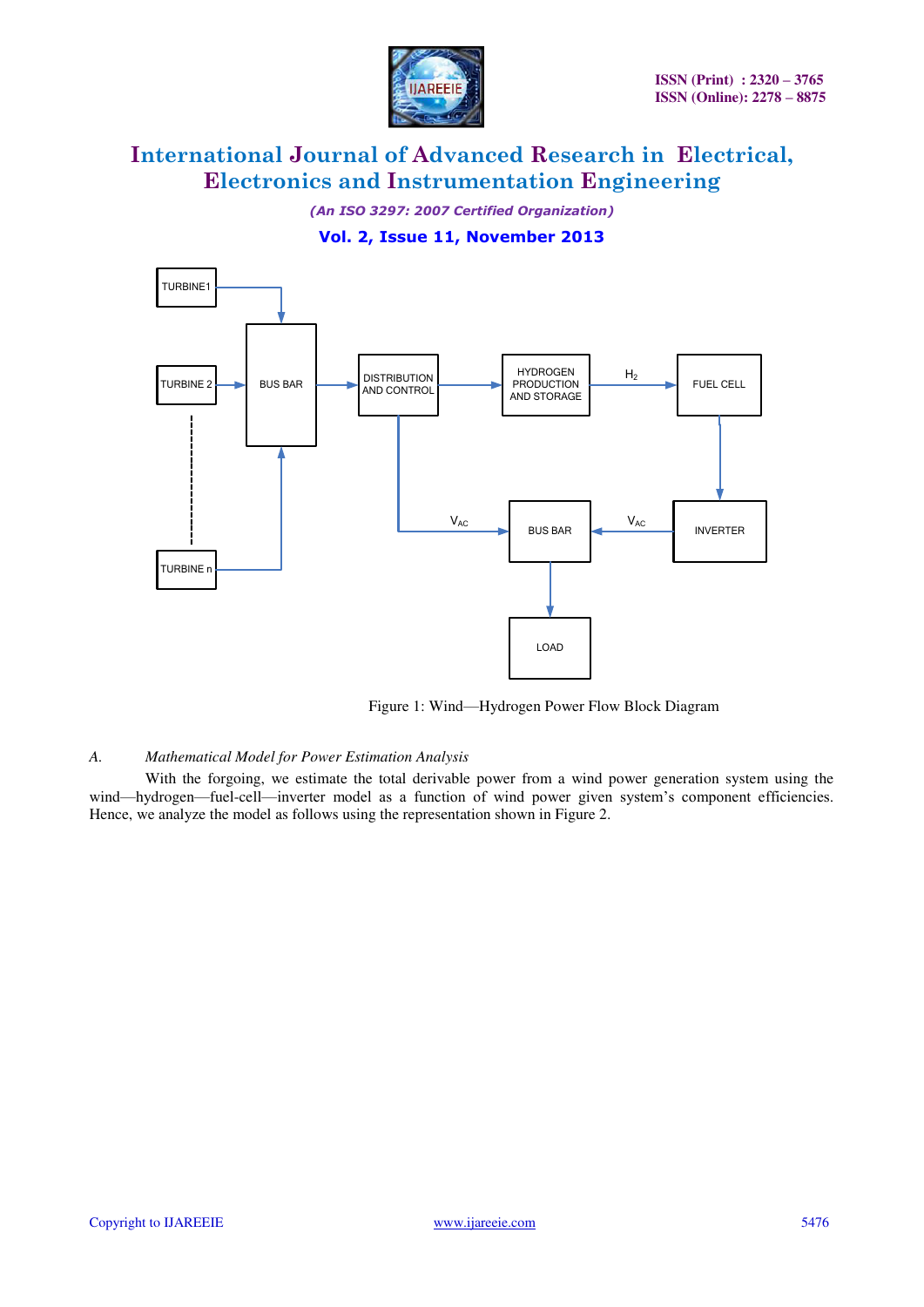

*(An ISO 3297: 2007 Certified Organization)* 

**Vol. 2, Issue 11, November 2013**



Figure 2: Wind—Hydrogen Model Power Flow Analysis

 $L_P$  = Load power, T<sub>Pn</sub> = Turbine n power, G<sub>P</sub> = Total generated power from farm, G<sub>EP</sub> = Excess power generated, H<sub>V</sub> = Hydrogen volume produced,  $H_{PL}$  = Power loss in hydrogen production,  $E_{INL}$  = Power loss in inverter,  $F_{CL}$  = Fuel Cell losses,  $F_{CE}$  = Energy produced by fuel cell,  $P_{INV}$  = Inverter output power From Figure 2, for the load to be directly powered from the farm then,

$$
G_P \ge L_P \tag{1}
$$

And

$$
G_P = T_{P1} + T_{P2} + T_{P3} + \cdots - \cdots - \cdots + T_{Pn-1} + T_{Pn}
$$

 $G_P = \sum_1^n T_p$ - - - - - - - - - - - - (2)

Therefore,

$$
L_P \le \sum_{i=1}^{n} T_{Pn} \tag{3}
$$

Now, power produced in a single wind turbine is given by

$$
P = \frac{1}{2}\rho A V^3
$$
 - - - - - - - - - - - - - - - - - - (4)  
Where,

*P* = power (watt),  $\rho$  = air density (kg/m3), A = swept area of turbine blades (m), V = wind velocity (m/s) If we assume *n* turbine of equal blade sizes and swept area with air flowing in the same direction such that all turbines rotate at the same speed. Then the total generated power will be given as:

$$
G_P = n(T_P - T_{PL})
$$
 (5)  
Copyright to IJAREEIE  
<sub>5477</sub>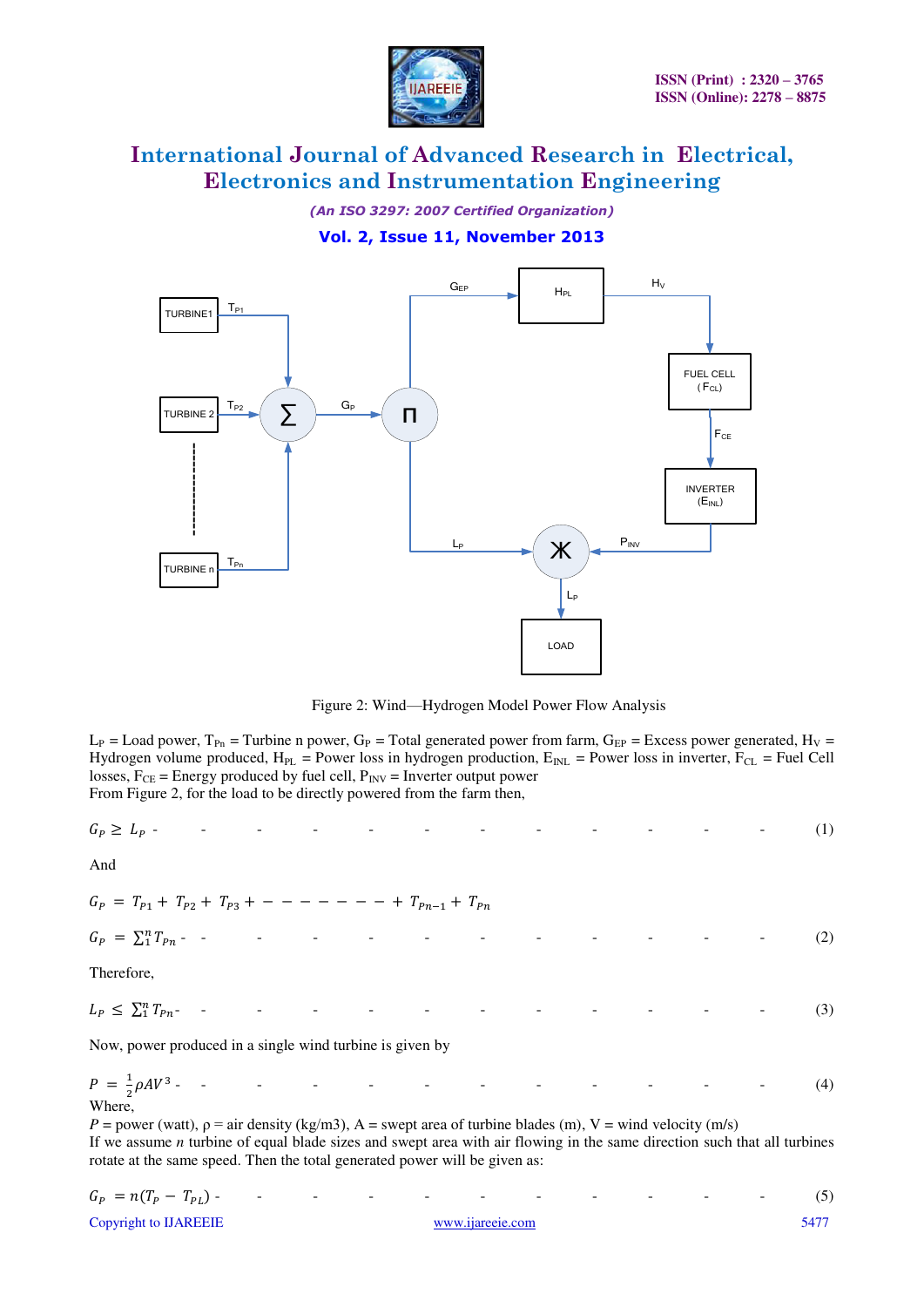

*(An ISO 3297: 2007 Certified Organization)* 

## **Vol. 2, Issue 11, November 2013**

Where,

 $T_P = P$  = single turbine output power  $T_{PL}$  = power loss in a single turbine due to efficiency Assuming  $x\%$  efficiency for a single turbine, percentage power loss will be  $(1 - x)\%$ . Therefore,

$$
T_{PL} = \frac{(100-x)}{100} T_P
$$
 (6)

Hence, putting (6) into (5)

$$
G_P = n[T_P - \frac{(100-x)}{100} T_P]
$$
  
\n
$$
G_P = nT_P[1 - \frac{(100-x)}{100}] - \qquad \qquad - \qquad - \qquad - \qquad - \qquad - \qquad - \qquad - \qquad (7)
$$

Substituting (4) into (7) therefore,

$$
G_P = \frac{1}{2} n\rho A V^3 [1 - \frac{(100 - x)}{100}] \tag{8}
$$

Note that:  $x = C_P \cdot \Pi_T \cdot \Pi_G$ 

Where  $C_P$  = coefficient of performance or turbine efficiency

 $T_T$  = turbine transmission efficiency

 $\Pi_G$  = turbine generator efficiency

Again, hydrogen production will only take place when excess power output is produced by the generators. That is

| $G_P > L_P$ - - - - - - - - - - - - - - (9)       |  |  |  |  |  |  |
|---------------------------------------------------|--|--|--|--|--|--|
| Therefore,                                        |  |  |  |  |  |  |
| $G_{FP} = G_P - L_P$ - - - - - - - - - - - - (10) |  |  |  |  |  |  |

Assuming total excess power generated is used to produce hydrogen, then:

$$
G_{EP} = H_V + H_{PL}
$$
 (11)

If the electrolyzer has an efficiency of  $h\%$ , percentage power loss during hydrogen production is  $(1-h)\%$ . Hence,

 - - - - - - - - - - (12) Substituting (12) into (11) therefore, 

$$
G_{EP} = H_V(1 + \left[1 - \frac{(100 - h)}{100}\right]) \tag{13}
$$

Putting (8) and (13) into (10) we have that,

$$
H_V(1+\left[1-\frac{(100-h)}{100}\right]) = \frac{1}{2}n\rho A V^3[1-\frac{(100-x)}{100}] - L_P
$$

Copyright to IJAREEIE [www.ijareeie.com](http://www.ijareeie.com/) 5478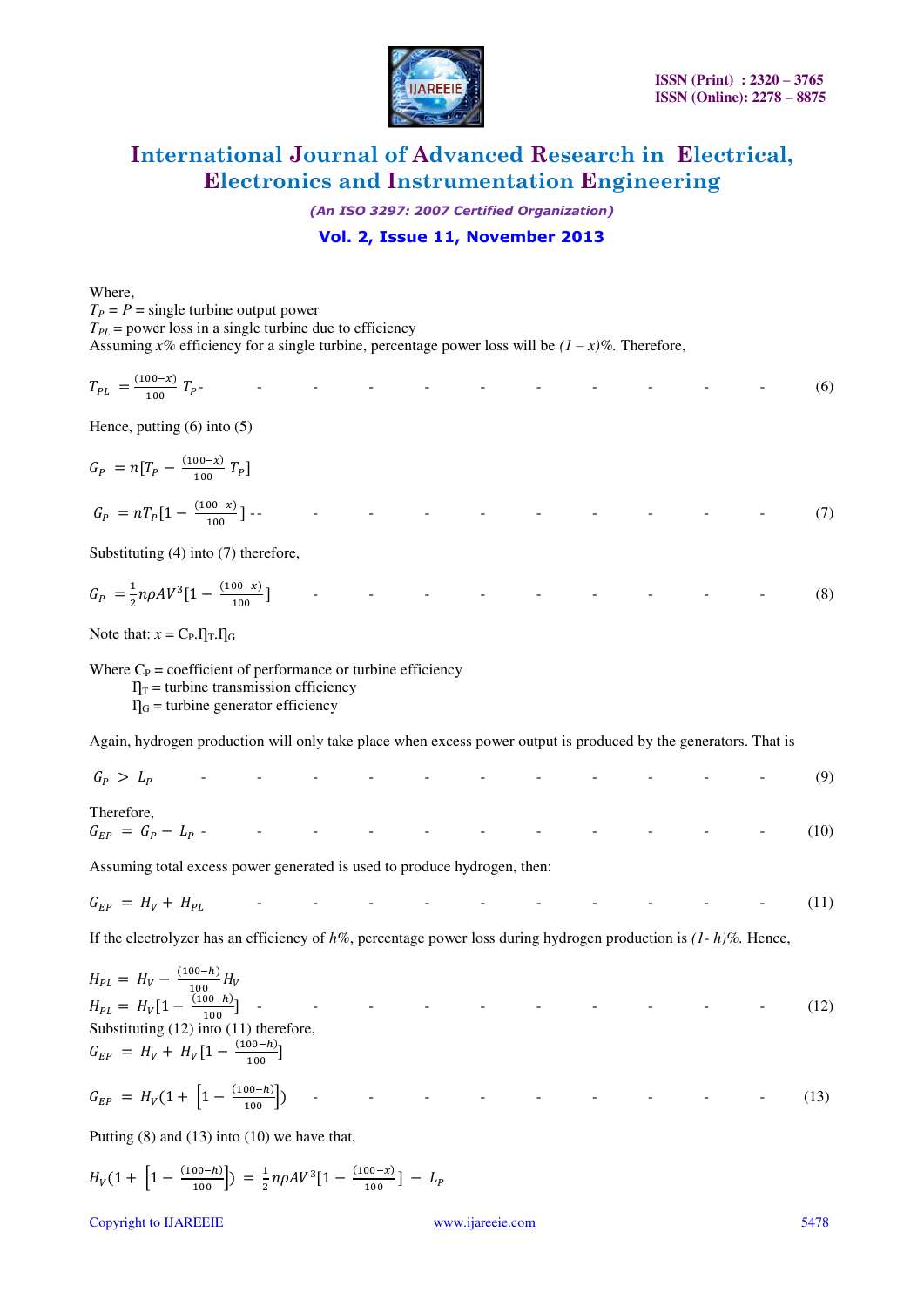

*(An ISO 3297: 2007 Certified Organization)* 

### **Vol. 2, Issue 11, November 2013**

From this expression,

$$
H_V = \frac{\frac{1}{2}n\rho AV^3[1 - \frac{(100 - x)}{100}] - L_P}{1 + [1 - \frac{(100 - h)}{100}]} \tag{14}
$$

Assuming hydrogen production is run for a time  $t$ , energy  $E_H$  stored and derivable from hydrogen volume  $H_V$  is,

 $E_H = H_V t$ 

Therefore,

$$
E_H = \left[\frac{\frac{1}{2}n\rho A V^3 [1 - \frac{(100 - X)}{100}] - L_P}{1 + \left[1 - \frac{(100 - X)}{100}\right]} \right] t \tag{15}
$$

This stored energy is converted into useful electrical power at the fuel cell unit. If the fuel cell has an efficiency of *y%*, then percentage energy loss at the fuel cell is  $(100 - y)\%$ . From figure 2,

$$
F_{CE} = E_H - F_{CL} \tag{16}
$$

But,  

$$
F_{CL} = \frac{100 - y}{100} E_H
$$
 (17)

Substituting (15) into (17) produce,

$$
F_{CL} = \left(\frac{100 - y}{100}\right) \left[\frac{\frac{1}{2}n\rho A V^3 [1 - \frac{(100 - x)}{100}] - L_P}{1 + \left[1 - \frac{(100 - h)}{100}\right]} \right] t \tag{18}
$$

Substituting (15) and (18) into (16) therefore,

$$
F_{CE} = \left[\frac{\frac{1}{2}n\rho AV^3[1 - \frac{(100 - x)}{100}] - L_P}{1 + [1 - \frac{(100 - h)}{100}]} \right]t - \left(\frac{100 - y}{100}\right) \left[\frac{\frac{1}{2}n\rho AV^3[1 - \frac{(100 - x)}{100}] - L_P}{1 + [1 - \frac{(100 - h)}{100}]} \right]t
$$
  
\n
$$
F_{CE} = \left[\frac{\frac{1}{2}n\rho AV^3[1 - \frac{(100 - x)}{100}] - L_P}{1 + [1 - \frac{(100 - h)}{100}]} - \left(\frac{100 - y}{100}\right) \left[\frac{\frac{1}{2}n\rho AV^3[1 - \frac{(100 - x)}{100}] - L_P}{1 + [1 - \frac{(100 - h)}{100}]} \right]t - \cdots \tag{19}
$$

If this energy is used to produce required load power from the inverter with an efficiency of z%, energy loss will be,

$$
E_{INL} = \frac{(100-z)}{100} F_{CE}
$$
 (20)

Putting (19) into (20) yields,

$$
E_{INL} = \frac{(100-z)}{100} \left( \left[ \frac{\frac{1}{2} n \rho A V^3 [1 - \frac{(100-x)}{100}] - L_P}{1 + \left[ 1 - \frac{(100-h)}{100} \right]} \right] - \left( \frac{100-y}{100} \right) \left[ \frac{\frac{1}{2} n \rho A V^3 [1 - \frac{(100-x)}{100}] - L_P}{1 + \left[ 1 - \frac{(100-h)}{100} \right]} \right] t \right) \tag{21}
$$

From figure 2, we have that,

$$
P_{INV} = \frac{F_{CE} - E_{INL}}{T}
$$
 - - - - - - - - - - - - - (22)

Where *T* is the hydrogen—fuel cell—inverter system autonomy.

#### Copyright to IJAREEIE [www.ijareeie.com](http://www.ijareeie.com/) 5479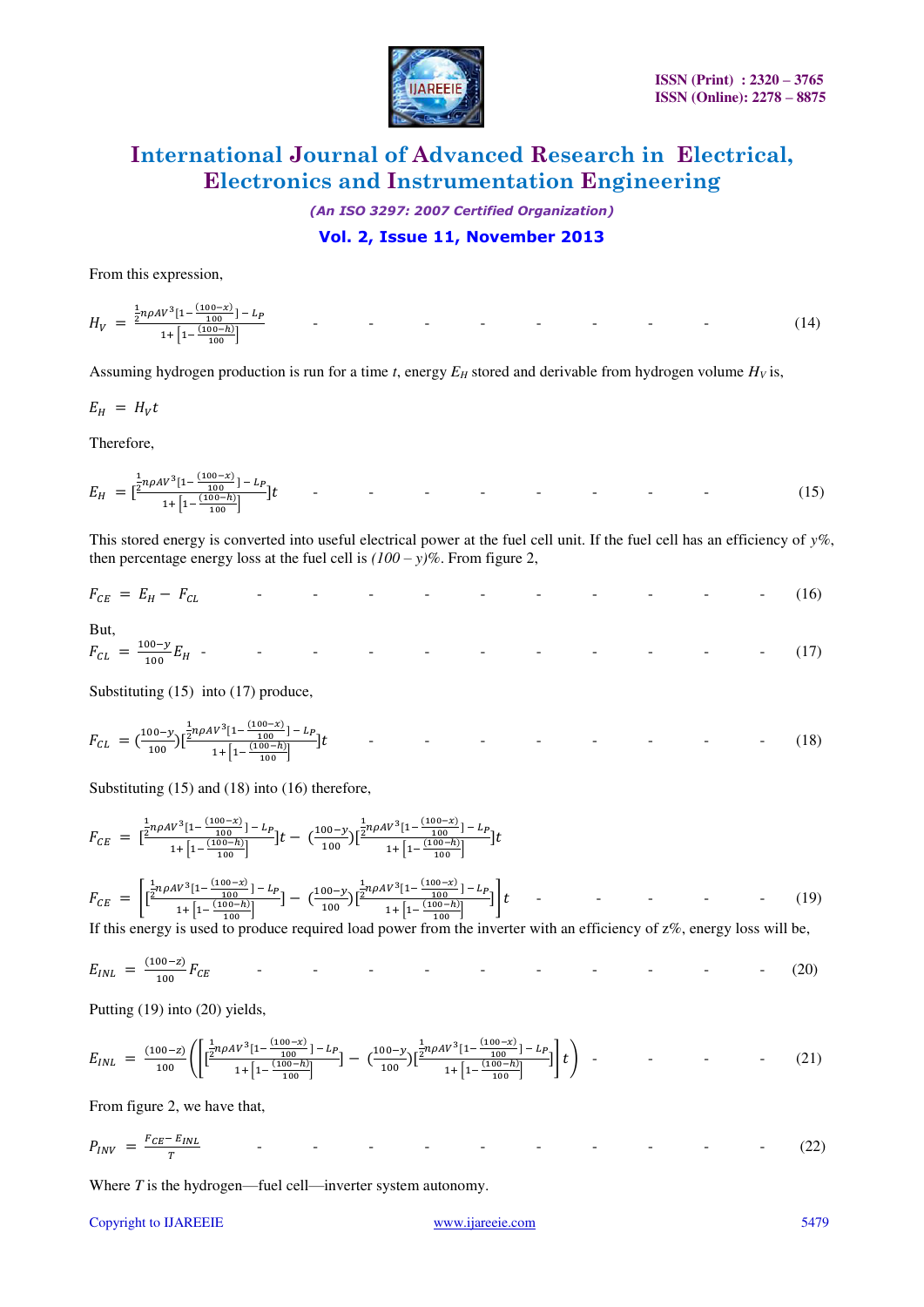

*(An ISO 3297: 2007 Certified Organization)* 

## **Vol. 2, Issue 11, November 2013**

Therefore,



Equation (23) gives the maximum power that can be derived from the Wind—Hydrogen—Fuel-cell—Inverter system when run for a period of time *T* (autonomy) on a specified load power *LP*.

At moments where,  $L_p < G_p$  it is desirable to produce hydrogen with  $G_p$  and it is therefore assumed that  $L_p$  is zero in equation (23) for this condition thus, derivable power from the system will be



#### *B. Power Distribution and Control*

As presented in section IV, certain conditions must be met in order to power the applied load directly from the generated power as well as produced hydrogen at any given time. This power distribution process must utilize some control measures to ensure power stability in the system since wind power is randomly erratic. Using Figure 3 therefore, we present an algorithm for system power control both for hydrogen production and load activation.



Figure 3: Power Distribution and Control Signal Flow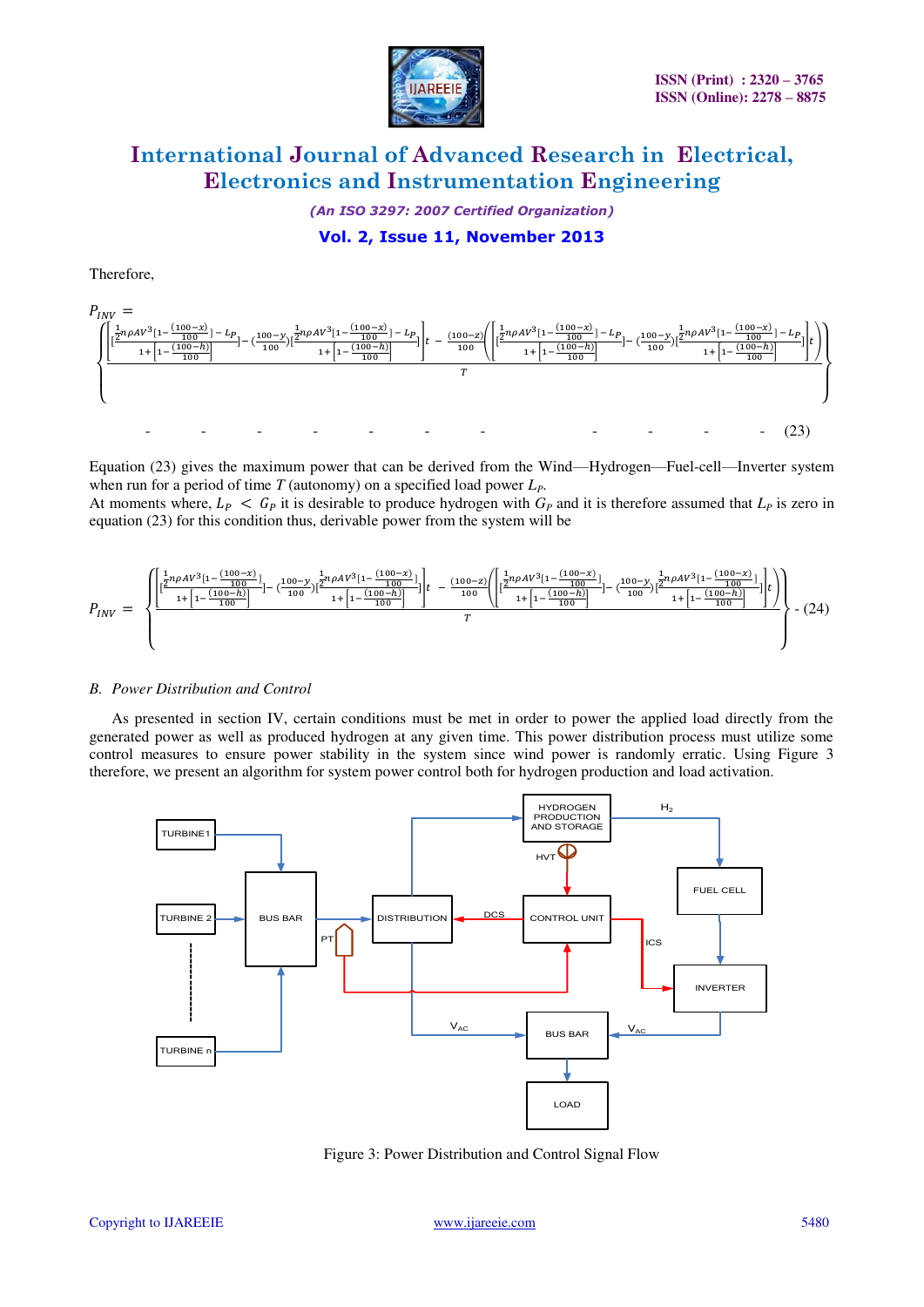

*(An ISO 3297: 2007 Certified Organization)* 

### **Vol. 2, Issue 11, November 2013**

PT = Power transducer, HVT = Hydrogen volume transducer, DCS = Distribution control Signal

ICS = Inverter control signal

For the system to effectively control and distribute power in the model, the control unit must determine the following conditions: (1) is  $G_P < L_P$ ?, (2) is  $E_H < F_{CL} + E_{INI}$  or  $H_V < (F_{CL} + E_{INI})/t$ ?

To find these conditions,  $G_P$  is sensed with PT and  $H_V$  is sensed with HVT and fed to the control unit. Using these signals, power distribution and inverter output control could be affected in the following algorithm.

#### **START**

Initialize

DO FOREVER

 $IF(G_P > L_P)$  or  $(G_P = L_P)$ 

Power load directly from generator (DCS = ON)

**WHILE**  $(G_P > L_P)$ 

Supply power for hydrogen production

### **END WHILE**

**ELSE IF**  $(G_P < L_P)$ 

Do not power load from generator  $(DCS = OFF)$ 

Supply generated power for hydrogen production

**IF**  $(H_V > (F_{CL} + E_{INL})/t)$ 

Power load from Inverter (ICS = ON)

**ELSE IF** ( $H_V < (F_{CL} + E_{INL})/t$ ) or ( $H_V = (F_{CL} + E_{INL})/t$ )

 *Do not power load from Inverter (ICS = OFF)* 

 *END IF* 

 *END IF* 

*END DO*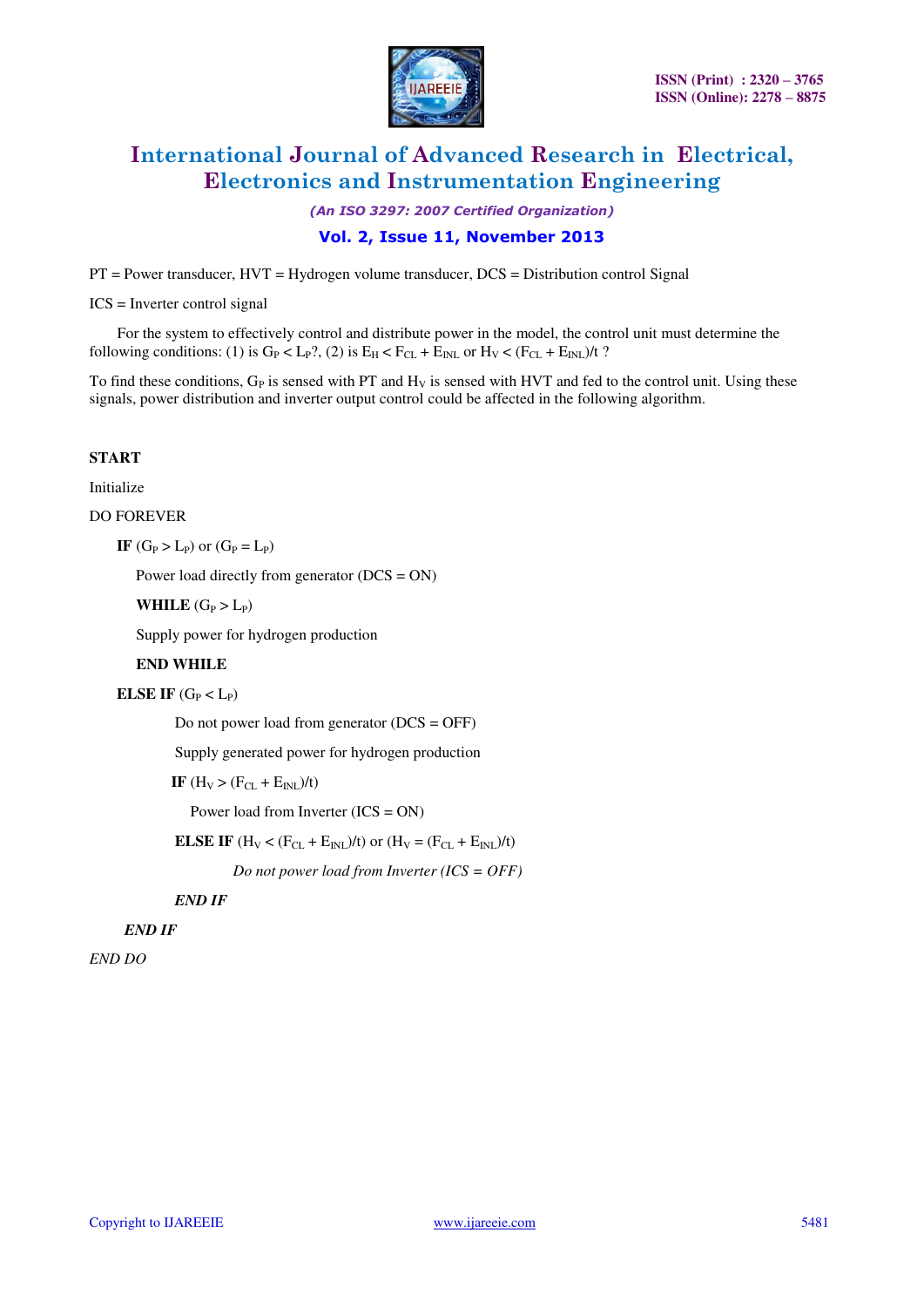

*(An ISO 3297: 2007 Certified Organization)* 

## **Vol. 2, Issue 11, November 2013**



Figure 4: Power Distribution and Control Flowchart

This algorithm is further represented with a flowchart of Figure 4.

### IV.**SIMULATIONS AND RESULTS**

In order to simulate the estimation model presented, we used the MATLAB/SIMULINK wind variation model presented in [5] as shown in Figure 5 to generate a wind pattern as an input to the model.



Figure 5: Wind Model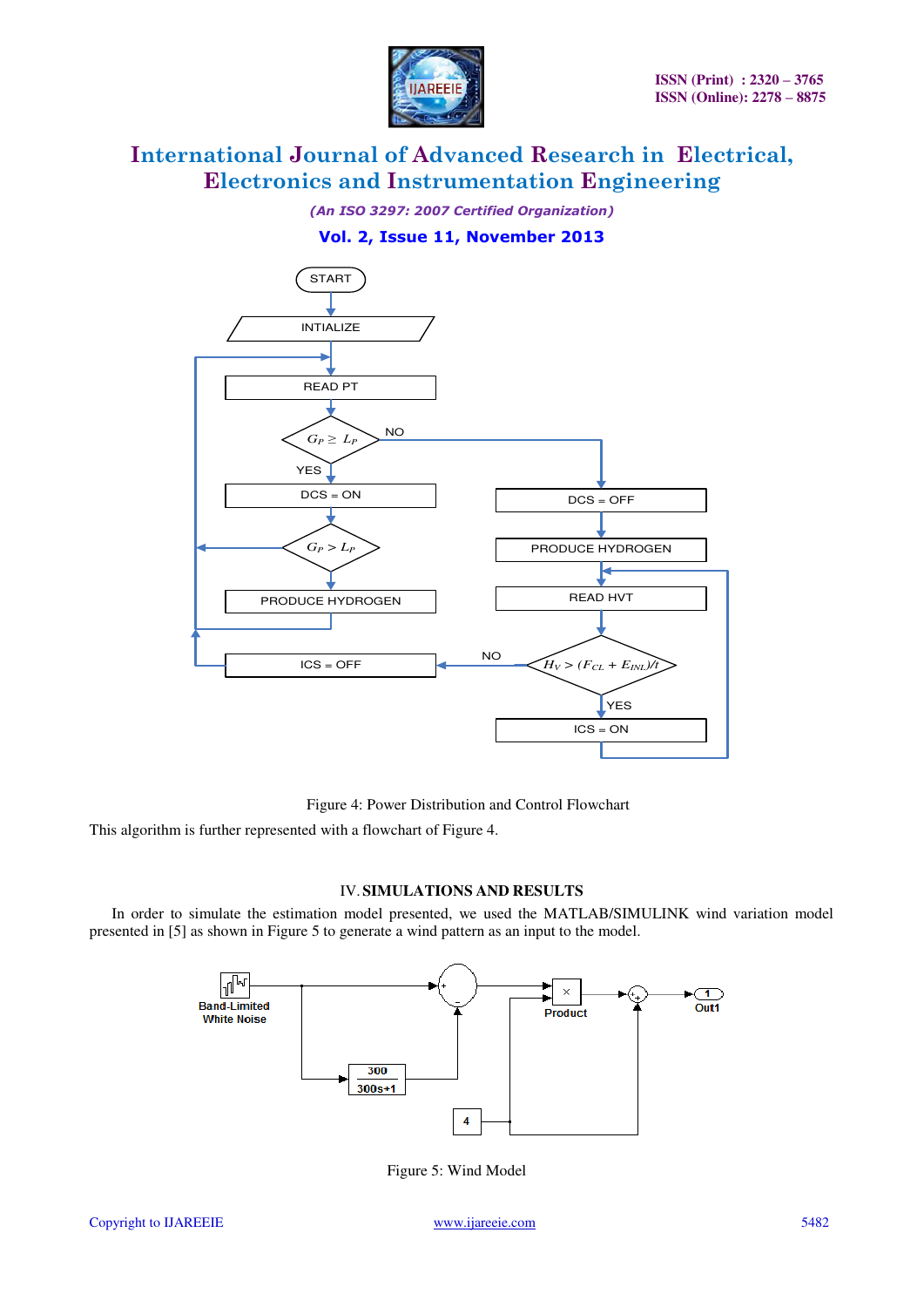

*(An ISO 3297: 2007 Certified Organization)* 

### **Vol. 2, Issue 11, November 2013**

Next, the model to represent equation (4) is built in MATLAB/SIMULINK as shown in Figure 6 to determine power extracted from the wind by a single turbine (*n* = 1) with a given swept area (*A* = 5m), air density (=1.293) and turbine efficiency  $(x = C_P \cdot \Pi_T \cdot \Pi_G = 59.26\%)$  given by the Betz coefficient [8].



Figure 6: Turbine Power Model

Finally, a MATLAB/SIMULINK representation was built as shown in Figure 7 for the estimation model in a unit time of hydrogen production and autonomy (i.e.  $t = T = 1$ ) with  $h = 85\%$ ,  $y = 90\%$  and  $z = 65\%$  to determine how much power can be stored and derived from the Wind—Hydrogen—Fuel-cell—Inverter system at any given wind speed. Table 1 shows the simulated results output data. The results show that an increased non-linear amount of power could be generated from the turbine at increased wind speed. The non-linearity results from the properties of the turbine components leading to the general cut-in and cut-out speed behaviour of turbines. At wind speed values less than  $1 \text{ m/s}$ , no significant output power is generated. A wind speed shift of 0.76m/s between the two lowest values from 0.33m/s to 1.09m/s (columns 12 and 27) produced an output difference of 2.4W from 0.07W (at 0.33m/s) to 2.47W (at 1.09m/s).

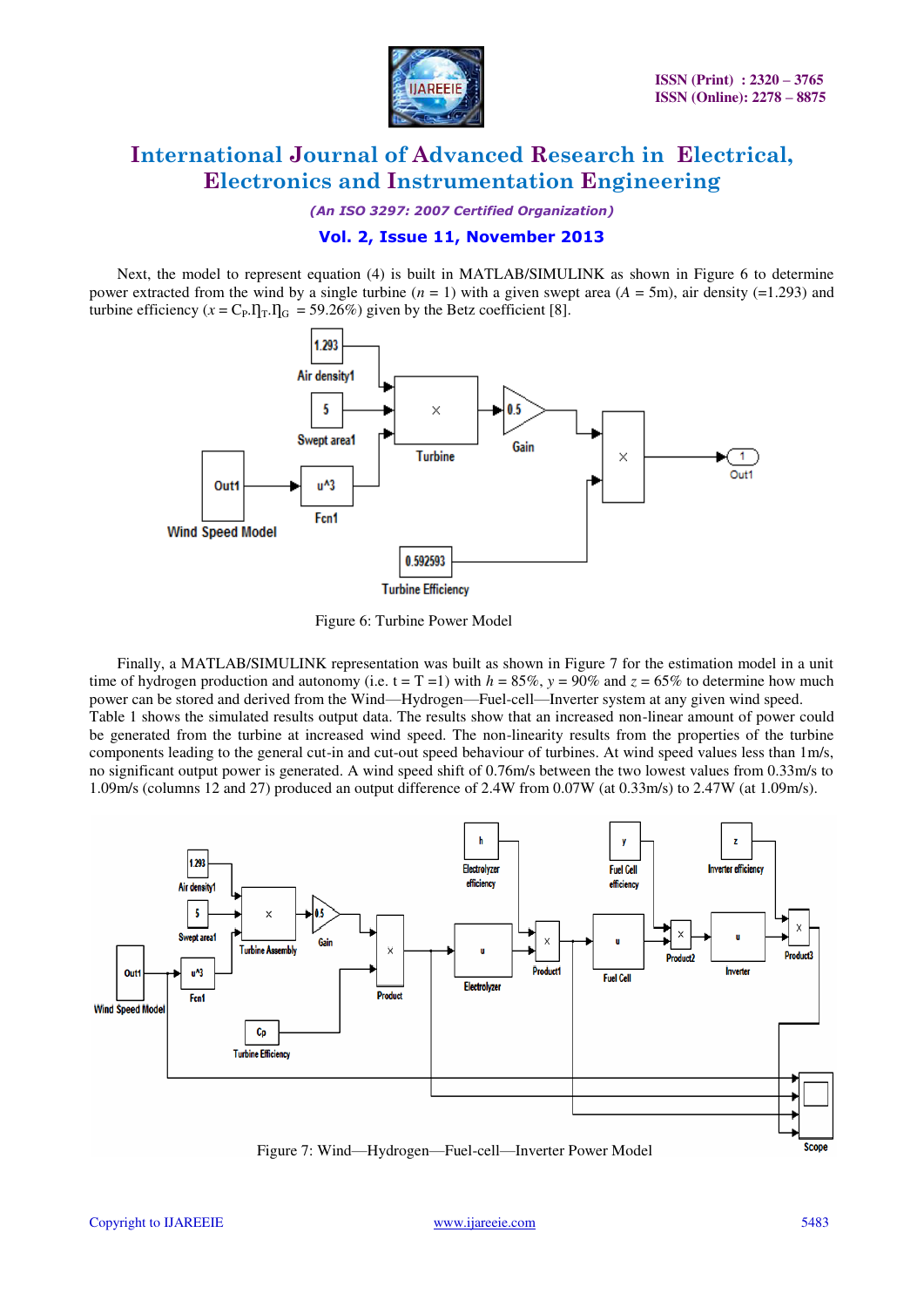

*(An ISO 3297: 2007 Certified Organization)* 

**Vol. 2, Issue 11, November 2013**





| S/N            | Wind Speed (m/s) | <b>Power Extracted by</b><br><b>Turbine</b><br>@59.2593% in (W) | <b>Energy Stored in</b><br>Hydrogen @85%<br>in $(WH)$ | <b>Power Derivable by</b><br>Inverter @65%<br>from Fuel cell |
|----------------|------------------|-----------------------------------------------------------------|-------------------------------------------------------|--------------------------------------------------------------|
|                |                  |                                                                 |                                                       | @90% in (W)                                                  |
| 1              | 5.47             | 314.13                                                          | 267.01                                                | 156.20                                                       |
| $\overline{2}$ | 4.21             | 142.82                                                          | 121.40                                                | 71.02                                                        |
| 3              | 3.67             | 94.56                                                           | 80.37                                                 | 47.02                                                        |
| 4              | 4.43             | 166.39                                                          | 141.43                                                | 82.74                                                        |
| 5              | 5.06             | 248.77                                                          | 211.45                                                | 123.70                                                       |
| 6              | 2.88             | 45.93                                                           | 39.04                                                 | 22.84                                                        |
| 7              | 1.97             | 14.55                                                           | 12.37                                                 | 7.23                                                         |
| 8              | 2.60             | 33.84                                                           | 28.76                                                 | 16.82                                                        |
| 9              | 3.63             | 91.84                                                           | 78.06                                                 | 45.67                                                        |
| 10             | 4.55             | 180.78                                                          | 153.67                                                | 89.89                                                        |
| 11             | 4.09             | 131.50                                                          | 111.77                                                | 65.39                                                        |
| 12             | 0.33             | 0.07                                                            | 0.06                                                  | 0.03                                                         |
| 13             | 4.12             | 133.72                                                          | 113.66                                                | 66.49                                                        |
| 14             | 5.77             | 368.43                                                          | 313.16                                                | 183.20                                                       |
| 15             | 2.23             | 21.20                                                           | 18.02                                                 | 10.54                                                        |
| 16             | 2.80             | 42.02                                                           | 35.72                                                 | 20.90                                                        |
| 17             | 5.54             | 324.91                                                          | 276.17                                                | 161.56                                                       |
| 18             | 5.24             | 275.03                                                          | 233.78                                                | 136.76                                                       |
| 19             | 4.16             | 137.84                                                          | 117.17                                                | 68.54                                                        |
| 20             | 4.24             | 145.81                                                          | 123.94                                                | 72.51                                                        |
| 21             | 2.87             | 45.18                                                           | 38.40                                                 | 22.46                                                        |
| 22             | 2.58             | 32.72                                                           | 27.81                                                 | 16.27                                                        |
| 23             | 3.46             | 79.03                                                           | 67.18                                                 | 39.30                                                        |